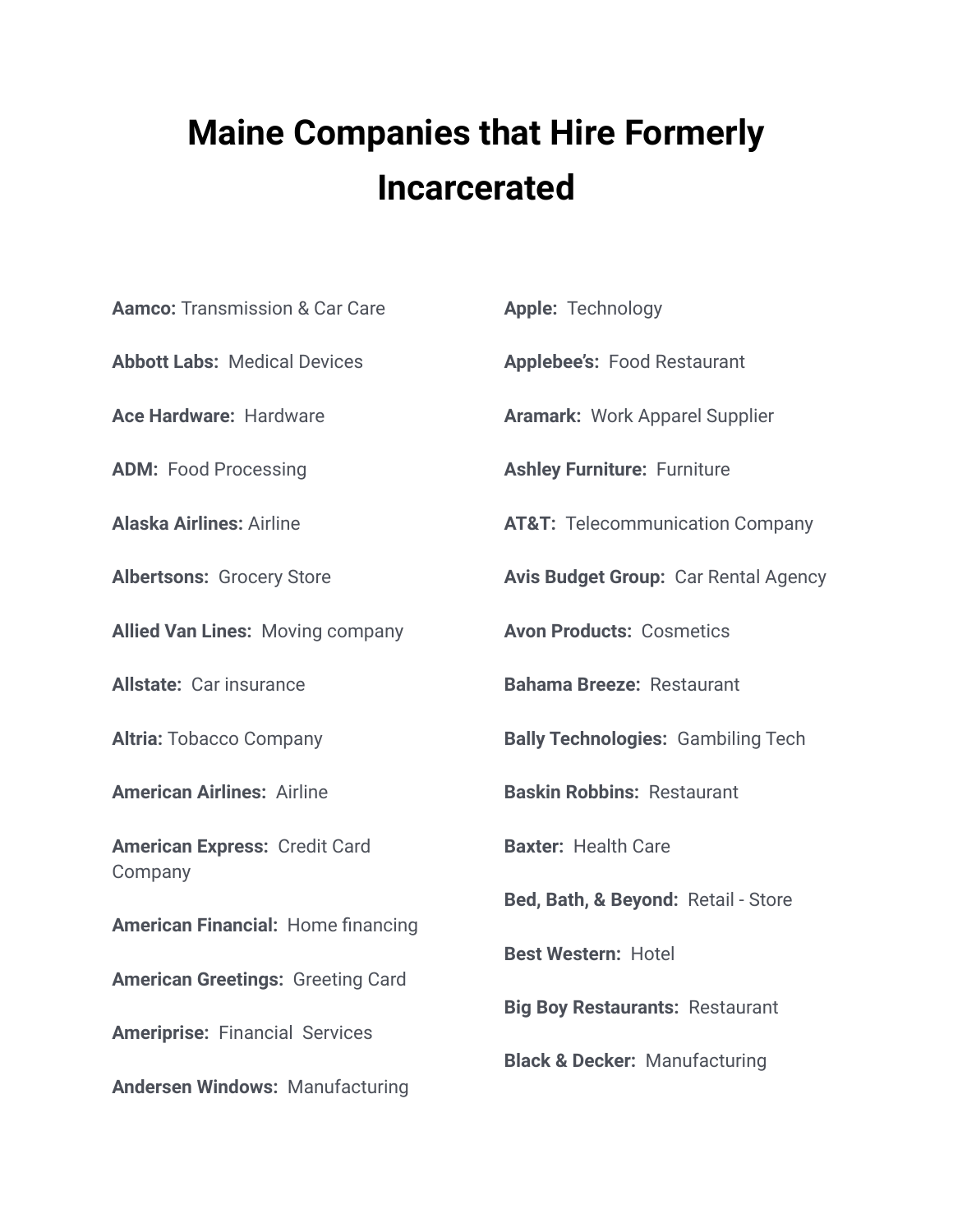**Blue Cross and Blue Shield:** Health **Insurance Boeing:** Aerospace **Braum's:** Restaurant **Bridgestone Americas:** Tire/Rubber **Technologies Buffalo Wild Wings:** Restaurant **Coldwell Banker:** Real Estate **Calvin Klein:** Fashion **Campbell Soup:** Warehouse/Production **Captain D's:** Restaurant **Carl's Jr.:** Fast food **Carrier:** Home Appliances **Casio:** Computer/Tech **Caterpillar:** Construction/Machinery & Equipment **CDW:** Technology Production **Chick-fil-a:** Restaurant **Chili's:** Restaurant **Chipotle:** Restaurant

**Cintas:** Work Apparel Services

**ClearTalk Wireless:** Phone

**Conagra Foods:** Food Company

**Concentrix:** CX Services & Technology

**Dairy Queen:** Fast Food

**Darden:** Restaurant

**Dart Containers:** Manufacturing

**Deer Park Spring Water:** Water **Production** 

**Delta Airlines:** Airlines

**Delta Faucets:** Fixtures Manufacturing

**Denny's:** Restaurant

**Dole Food:** Fresh Fruit/Veggies

**Dollar Rent a Car:** Car Rental

**Dollar Tree:** Discount Store

**Domino's:** Restaurant

**Dr. Pepper Snapple Group:** Drink Company

**Dunkin' Donuts:** Coffee Fast Food

**DuPont:** Chemicals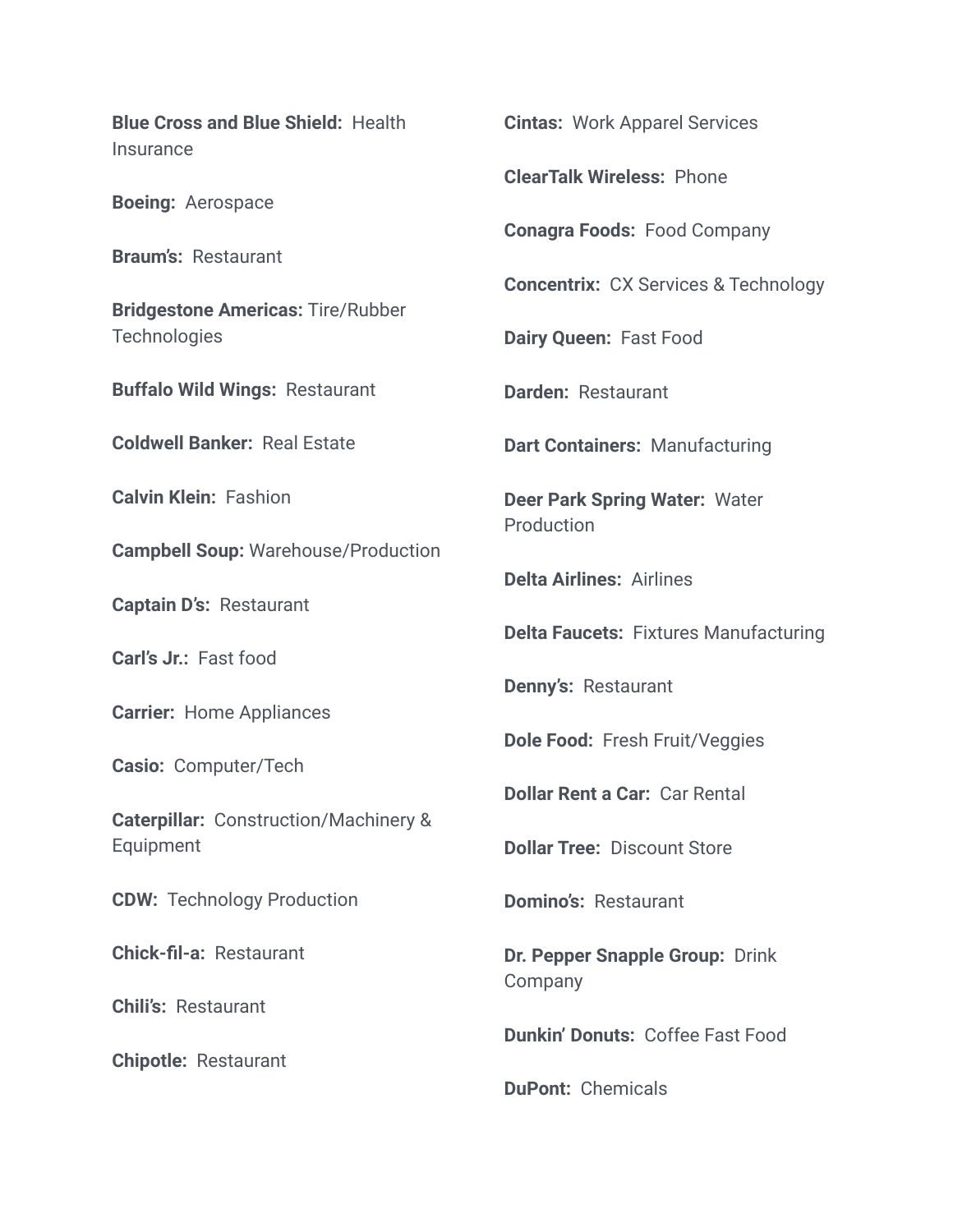**Duracell:** Battery Manufacturer

**Eddie Bauer:** Clothing Apparel

**Eddie V's:** Seafood Restaurant

**Embassy Suites:** Hotel

**Enterprise Rent a Car:** Car Rental

**Epson:** Office Supplier Store

**Exelon:** Nuclear Electric Power **Generation** 

**Family Dollar:** Discount Store

**FCA Fiat Chrysler Automobiles:** Auto Company

**Federal Express:** Transport Company

**Firestone Auto Care:** Tire and Rubber Company

**Food Giant:** Supermarket Chain

**Food Services of America:** Food **Distribution** 

**Fred's:** Retail Store Chain

**Fruit of the Loom:** Global Manufacturer

**Fujifilm:** Optical Device Division

**Genentech:** Healthcare

**General Electric:** Electric Company

**General Mills:** Food Company

**Georgia-Pacific:** Manufacturing

**Golden Corral:** Restaurant

**Goodman Manufacturing:** Heating/Ventilation/AC Company

**Goodwill:** Nonprofit

**Goodyear Dunlop Tires:** Tire **Manufacturer** 

**Great Clips:** Salon

**Greyhound:** Bus Line

**Hanes:** Clothing

**HH Gregg:** Online Retail

**Hilton Worldwide:** Hospitality

**Home Depot:** Home Improvement

**Huddle House:** Casual Dining **Franchisor** 

**IBM:** Technology Corporation

**IHOP:** Restaurant

**IKEA:** Furniture Store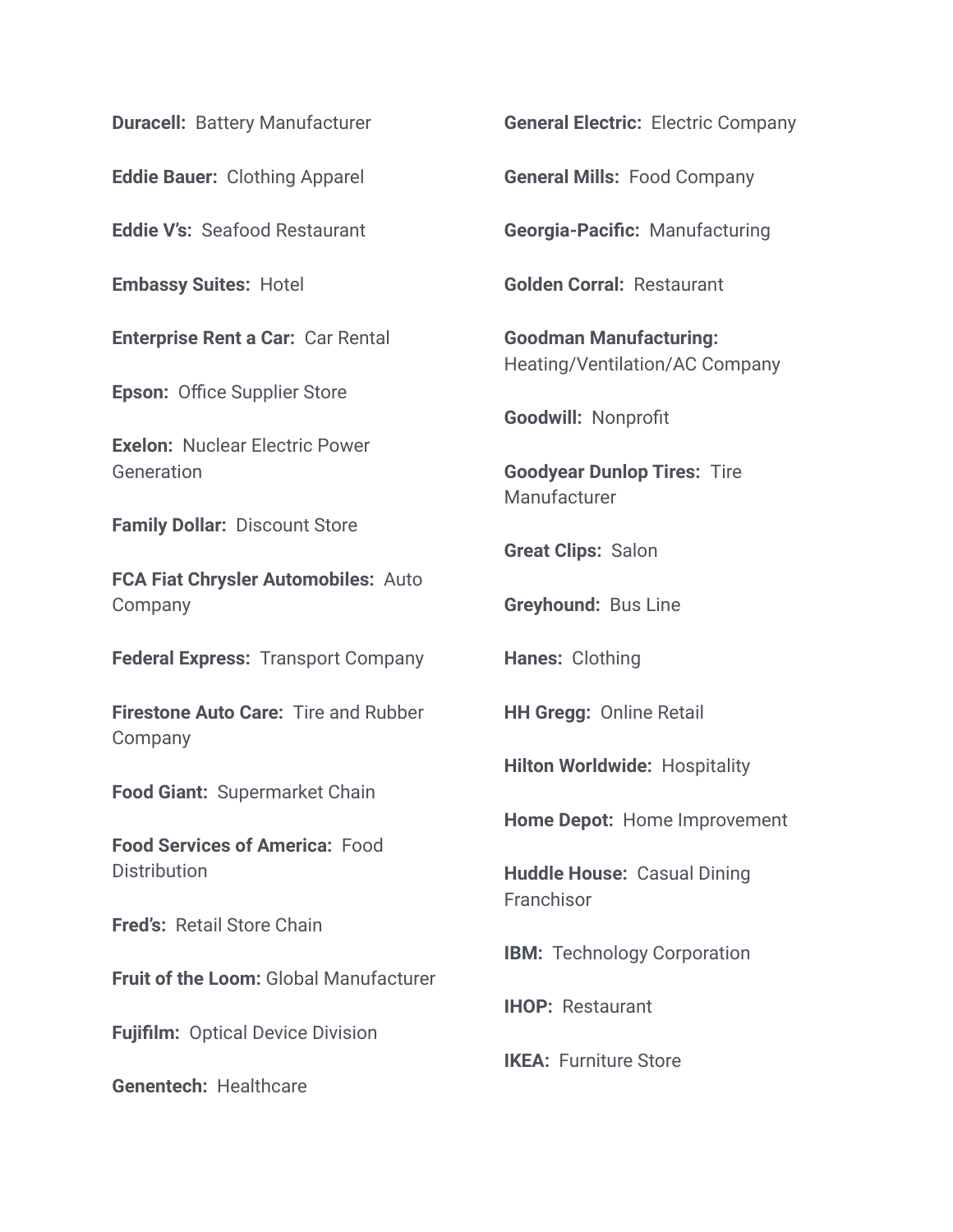**Illinois Tool Works:** Manufacturing **In-N-Out Burger:** Fast-food Restaurant **International Paper:** Paper Company **Interstate Batteries:** Distribution **Jack in the Box:** Fast-food Restaurant **Jiffy Lube:** Automotive **Jimmy John's:** Fast-food Restaurant **Kelly-Moore:** Paint Manufacturer **KFC:** Fast-food Restaurant **Kmart:** Retail Store **Kohl's:** Retail Store **Kraft Foods:** Food Manufacturing **Longhorn Steakhouse:** Restaurant **Lowe's:** Retail Company **Macy's:** Retail Store **McDonald's:** Fast-food Restaurant **McLane Food Service:** Supply Chain **Menards:** Home Improvement **Company** 

**Men's Warehouse:** Retail Company

**Metals USA:** Supplier

**MillerCoors:** Beer Brewing Company

**Motorola Solutions:** Data **Communication** 

**Navistar International:** Holding Company

**Newell Rubbermaid:** Brand (retail)

**Nordstrom:** Department Store

**Old Republic:** Insurance

**Olive Garden Italian:** Restaurant

**Packaging Corporation of America: Manufacturing** 

**Pactiv:** Manufacturer & Distributor (FOOD)

**Papa John's:** Restaurant

**Pappadeaux Seafood Kitchen:** Restaurant

**PepsiCo:** Food Company

**Petsmart:** Superstore

**PFS Group:** Medical Billing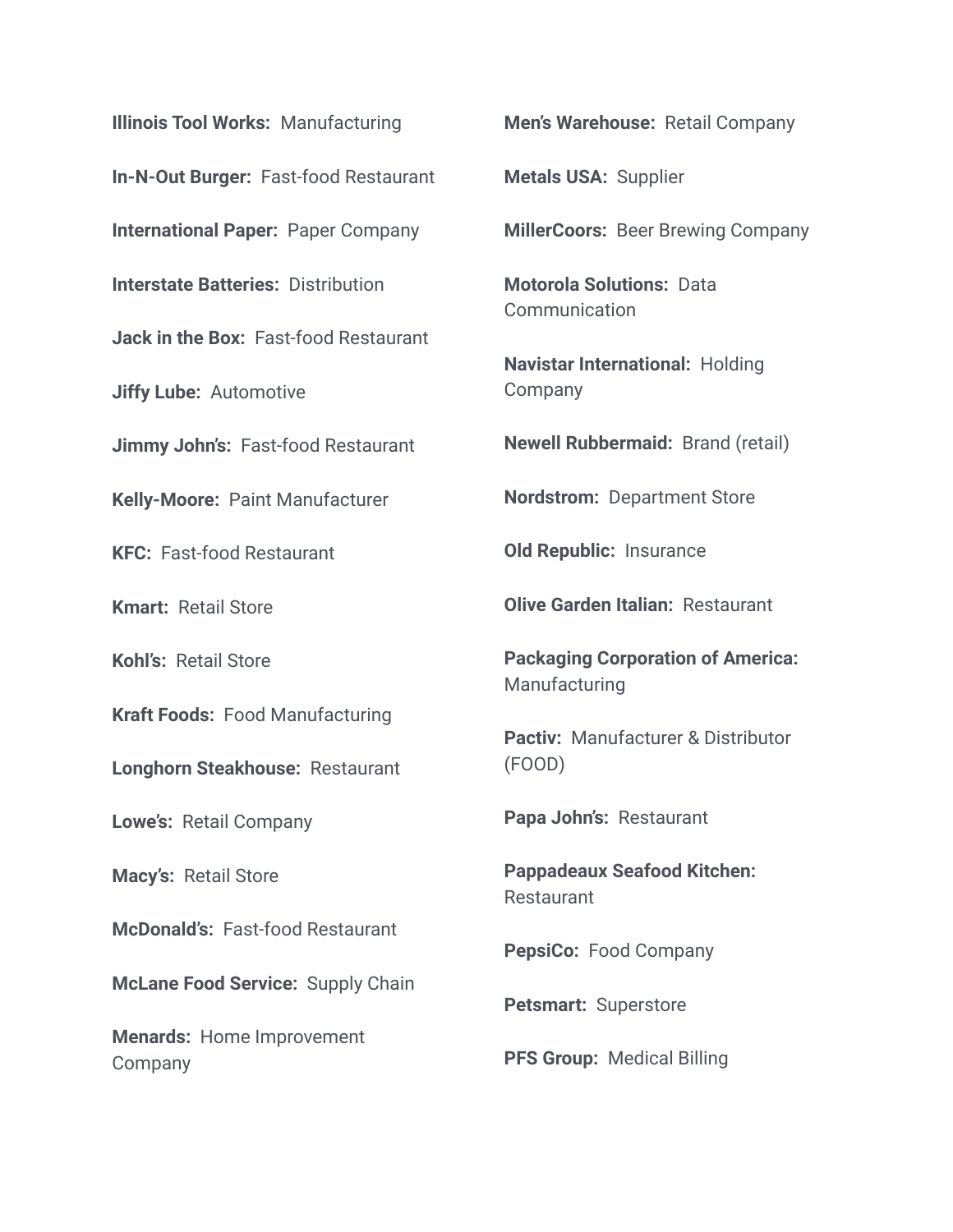**Philip Morris USA:** Tobacco **Corporation Pilgrim Quality Solutions:** Quality Management System **Pilot Flying J:** Truck Stop Company **Praxair:** Industrial Gases Company **R.R. Donnelley & Sons:** Printing Company **Radisson Hotels:** Hotel **Ralphs:** Supermarket **Red Lobster:** Restaurant **Red Robin:** Restaurant **Republic Services:** Solid Waste Collection **Restaurant Depot:** Commercial Restaurant Supplier **Reyes Beverage Group:** Beer Division **Rumpke:** Trash Pickup/Waste Management **Safeway:** Supermarket **Salvation Army:** Church **Sam's Club:** Retail **Sara Lee Corporation:** Food Company **Sears:** Retail **Seasons 52:** Restaurant **Shell:** Oil/Gas Company **Shoprite Supermarkets:** Retail **Sony:** Electronic Company **Sprint:** Telecommunications **Subway:** Fast-Food Restaurant **Supervalu:** Retail **Support.com:** Software Company **Sysco:** Wholesale **Target:** Retail **Tesla:** Vehicle Manufacturer **Trader Joe's:** Grocery Store **Tyson Foods:** Corporation (Food) **U.S. Cellular:** Mobile Network Company **U-Haul:** Rental Company **Unifirst:** Uniform Services **United Airlines:** Airlines